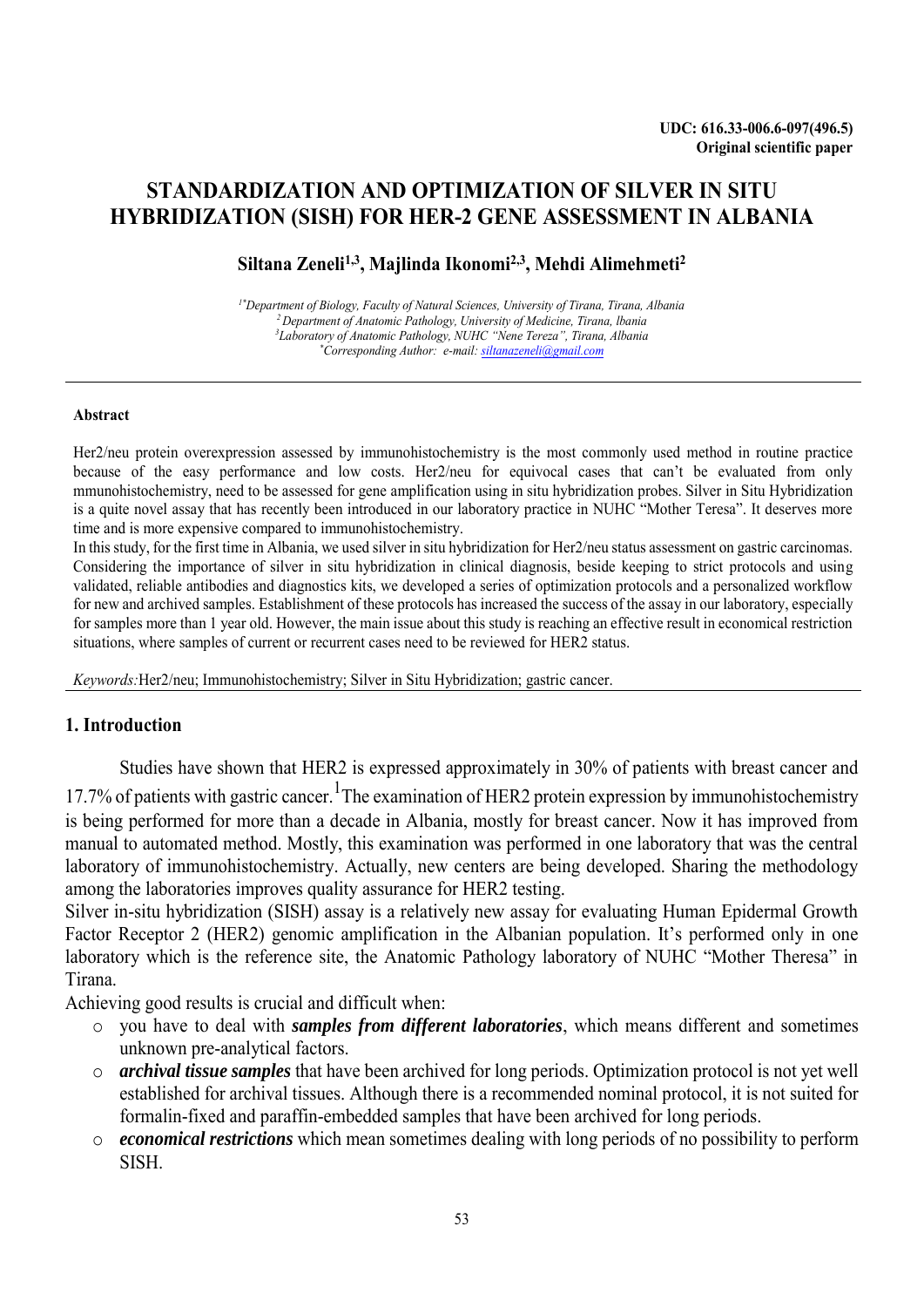In this study we used for the first time in Albania Silver in Situ hybridization for Her2 status assessment on gastric carcinomas. We developed some optimizations to the recommended protocol and improved the decisional workflow for archival tissue samples. These protocols have increased the success of the assay in our laboratory, especially for samples more than 1-year-old.

The main issues about this study are:

- highlighting problems
- reaching effective results in economical restriction situations, where samples of current or recurrent cases need to be reviewed for HER2 status.

We think that our experience will add value to who intends to utilize SISH for HER2 assessment in gastric cancers.

# **2. Material and methods**

In a cohort of fifty (n=50) tissue samples of breast and gastric cancer we used Ventana BenchMark XT for immunohistochemistry and Silver in Situ Hybridization, which is a fully automated system that offers faster and more efficient results avoiding human mistakes.

## **2.1***Recommended guidelines*

For optimal results **VENTANA** recommends:

- Tissue fixation in **10% neutral buffered formalin** (NBF)
- Fixation time at least **6h to 48h**
- Fixative amount used should be **15 to 20 times the volume** of tissue
- Fixation should be performed at **room temperature** (15-25°C)
- Sections should be cut approximately **3-4 μm thick**
- Sections should be mounted on **positively-charged glass slides**, super frost plus slides
- Slides should be **stained promptly**
- To **assure workflow** on Ventana platform
- Experience, qualification and **continuous information** of technical and medical staff.

# **2.2** *Applying recommended protocol guidelines*

Fifty (n=50) samples were examined for HER2/neu protein expression with immunohistochemical method. Of all samples twenty (n=20) samples were stained with HER2/SISH utilizing INFORM HER2 DNA Probe. At first, we applied the recommended strict protocol, kits and reagents on all samples for Her2 gene amplification.

- As *internal* control we used:
	- samples from external laboratories
	- Slide Xenograft Her2 Dual ISH 3-in-1
- As *external* control we sent our samples to:
	- Roche diagnostics (Hellas), Greece
	- Ventana, France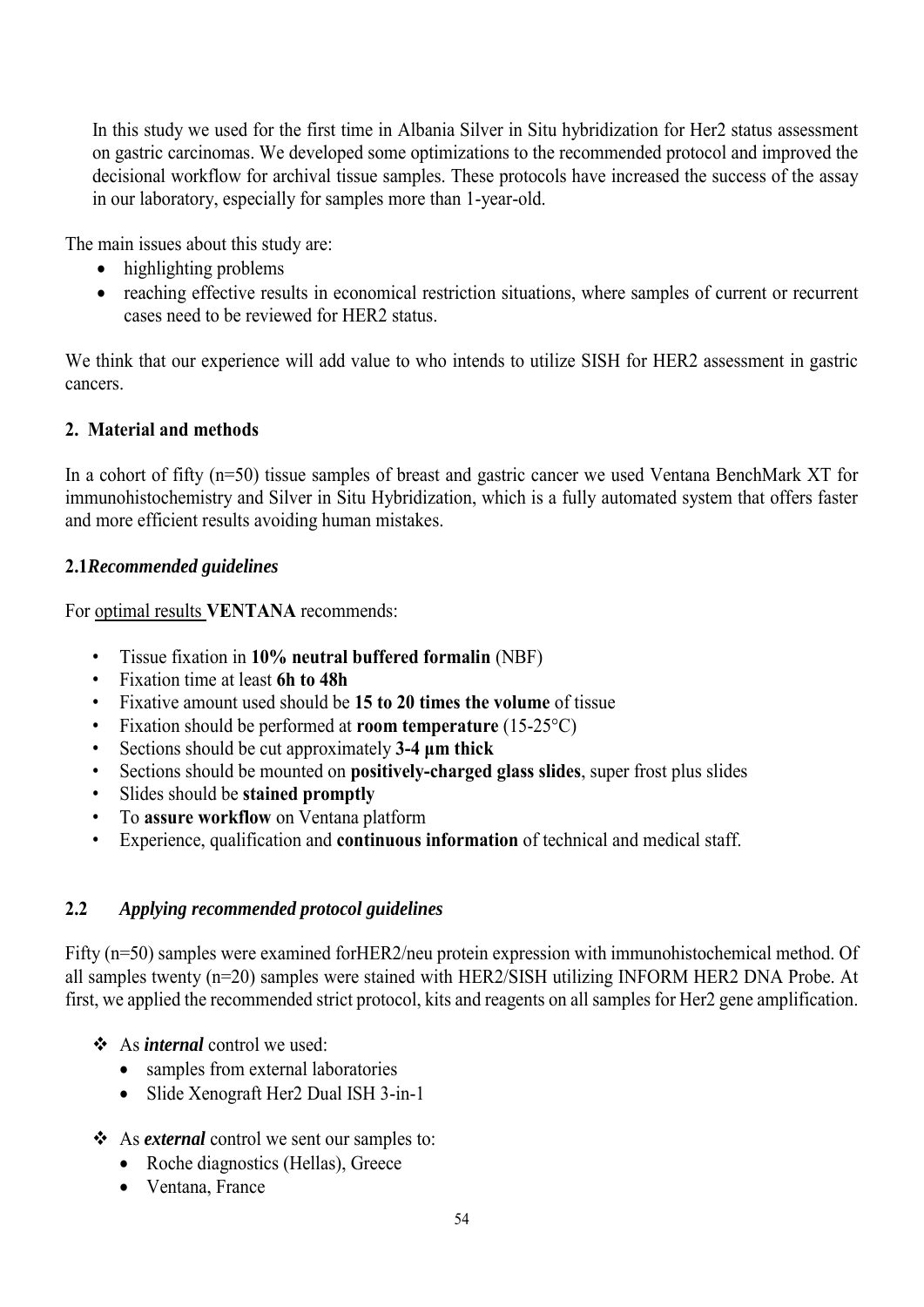Results showed problematic results like:

- Absence of ISH signals
- ❖ Dust and red haze
- Weak counterstain
- $\triangle$  Presence of nuclear bubbling



Figure 1. Results from recommended protocol to our samples

## **2.3** *Improving optimization protocols*

After first results, we tried to improve specimen and histopathological technique based on:

- fixation delay (Standardization starts in the Surgery Room)
- fixative type
- $\bullet$  time in fixative
- reagents and conditions of dehydration
- paraffin impregnation
- conditions of slide drying and storage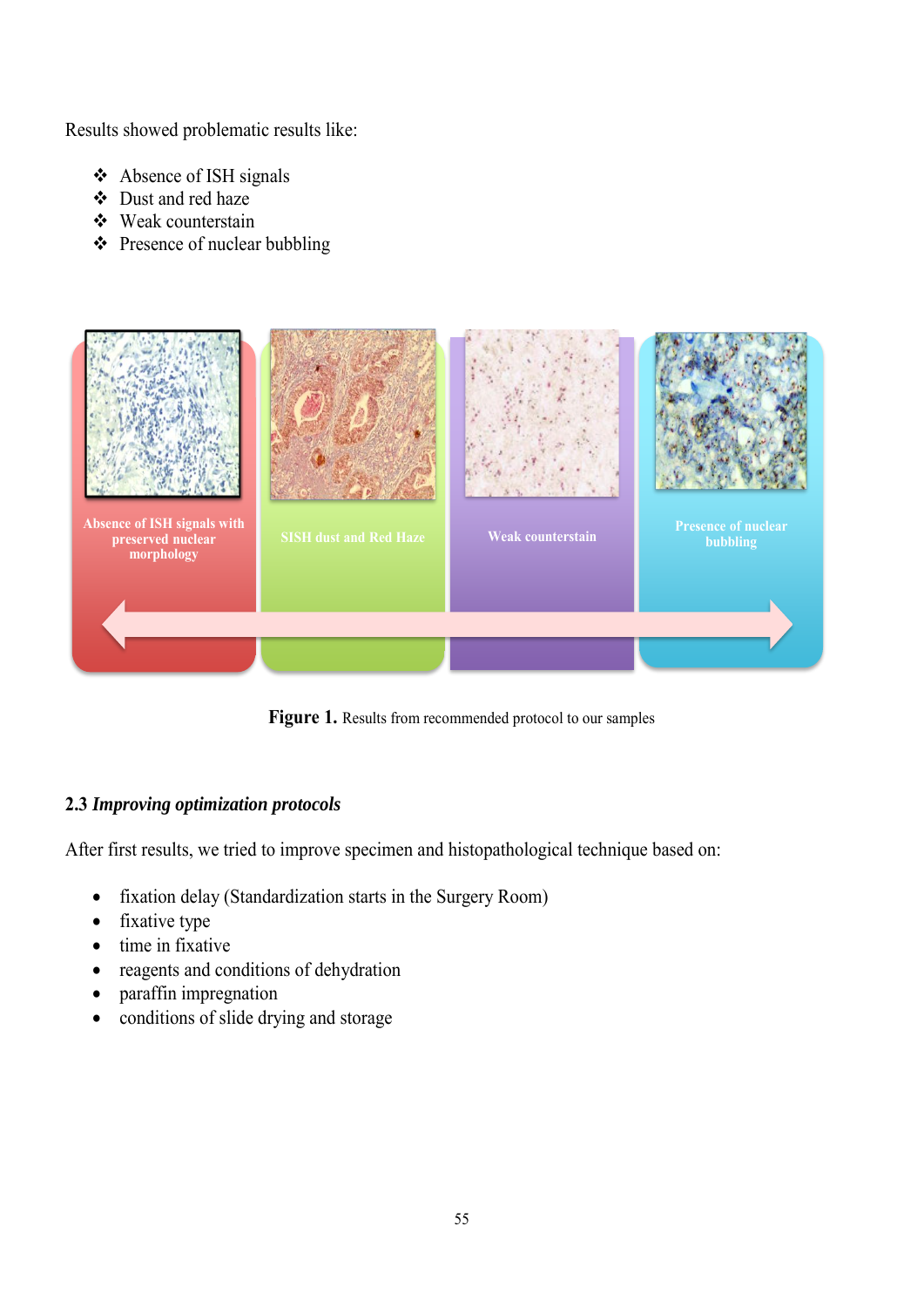

**Figure 2.** Protocol enhancing

## **3. Improved protocol changes**

Based on our experience we developed a series of protocol changes that showed good results on SISH results.

| <b>Protocol step</b>             | <b>Recommended protocol</b> | <b>Optimized protocol</b>           |
|----------------------------------|-----------------------------|-------------------------------------|
| Baking temperature               | $63^{\circ}$ C              | $63^{\circ}$ C                      |
| Baking time                      | 20 mins                     | 20 mins                             |
| Deparaffinization                | $72^{\circ}$ C              | $72^{\circ}$ C                      |
| Extended deparaffinization       | Not selected                | Not selected                        |
| Cell conditioning duration       | 3 cycles of CC2 at 86°C     | 3 cycles of Reaction Buffer at 86°C |
|                                  | Mild CC2: 8 mins            | Mild RB:12 mins                     |
|                                  | Standard CC2: 12 mins       | Standard RB: 16 mins                |
|                                  | Extended CC2: 8 mins        | Extended RB:12 mins                 |
| ISH protease duration            | ISH protease 2              | <b>ISH</b> protease 3               |
|                                  | $-16$ mins                  | -8 mins                             |
| Denaturation time                | 20 mins                     | 20 mins                             |
| Hybridization time               | 6 hours                     | 6 hours                             |
| Stringency wash temperature      | $72^{\circ}$ C              | $72^{\circ}$ C                      |
| SISH multimer incubation time    | 32 mins                     | 36 mins                             |
| Silver chromogen incubation time | 4 mins                      | 8 mins                              |
| Red ISH multimer incubation time | 24 mins                     | 28 mins                             |
| Red chromogen incubation time    | 8 mins                      | 12 mins                             |
| Hematoxylin II incubation time   | 8 mins                      | 12 mins                             |
| Bluing reagent incubation time   | 4 mins                      | 8 mins                              |

**Table 1.** Recommended protocol changes